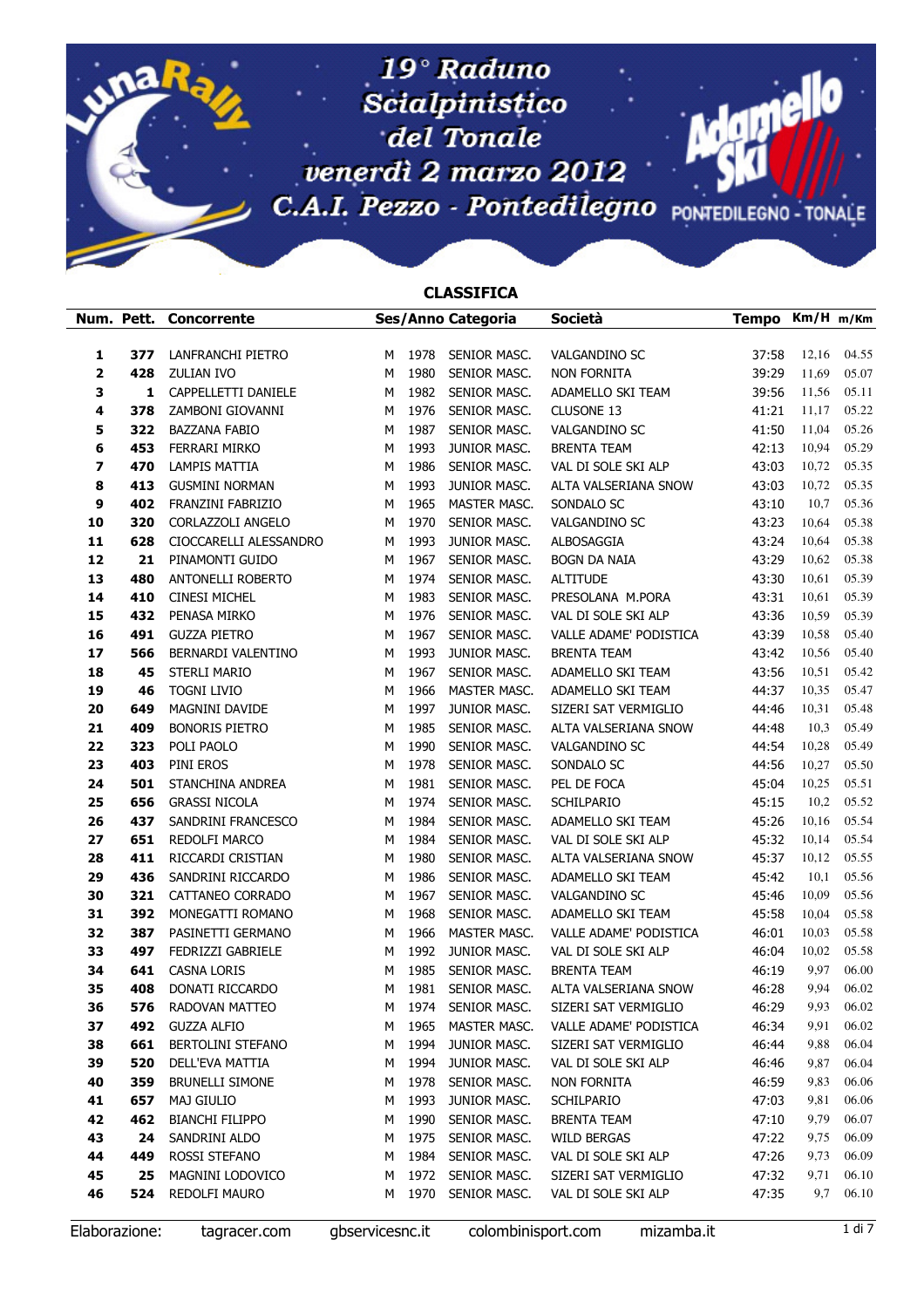|     |     | Num. Pett. Concorrente    |        |      | Ses/Anno Categoria  | Società                 | Tempo Km/H m/Km |                  |       |
|-----|-----|---------------------------|--------|------|---------------------|-------------------------|-----------------|------------------|-------|
| 47  | 324 | ROMERI FIORENZO           | м      |      | 1958 MASTER MASC.   | ALBOSAGGIA              | 47:49           | 9,66             | 06.12 |
| 48  | 13  | MONDINI VALERIO           | М      | 1962 | MASTER MASC.        | ADAMELLO SKI TEAM       | 48:20           | 9,55             | 06.16 |
| 49  | 44  | <b>GREGORINI PAOLO</b>    | M      | 1974 | SENIOR MASC.        | ADAMELLO SC             | 48:27           | 9,53             | 06.17 |
| 50  | 362 | <b>GIORDANI STEFANO</b>   | М      | 1987 | SENIOR MASC.        | NON FORNITA             | 48:29           | 9,52             | 06.17 |
| 51  | 342 | <b>TORRI MAURIZIO</b>     | M      | 1976 | SENIOR MASC.        | VALTARTANO S.C.         | 48:32           | 9,51             | 06.18 |
| 52  | 332 | <b>BONETTI MARCO</b>      | М      | 1982 | SENIOR MASC.        | NON FORNITA             | 48:34           | 9,5              | 06.18 |
| 53  | 442 | DEBALINI GIANLUCA         | м      | 1974 | SENIOR MASC.        | VALLI BRESCIANE SKI ALP | 48:37           | 9,5              | 06.18 |
| 54  | 592 | <b>ORTELLI EGIDIO</b>     | М      | 1963 | MASTER MASC.        | ALBOSAGGIA              | 48:40           | 9,49             | 06.19 |
| 55  | 384 | BERNARDI ALESSANDRO       | М      | 1980 | SENIOR MASC.        | VALLE ADAME' PODISTICA  | 48:42           | 9,48             | 06.19 |
| 56  | 466 | PODETTI PAOLO             | м      | 1965 | MASTER MASC.        | VAL DI SOLE SKI ALP     | 49:03           | 9,41             | 06.22 |
| 57  | 578 | <b>MARCONI ANDREA</b>     | м      | 1963 | <b>MASTER MASC.</b> | ALBOSAGGIA              | 49:12           | 9,38             | 06.23 |
| 58  | 414 | <b>GELMI GIOVANNI</b>     | М      | 1994 | JUNIOR MASC.        | CLUSONE 13              | 49:35           | 9,31             | 06.26 |
| 59  | 478 | <b>TOMASONI UMBERTO</b>   | M      | 1964 | MASTER MASC.        | PRESOLANA M.PORA        | 49:38           | 9,3              | 06.26 |
| 60  | 348 | VAVASSORI STEFANO         | м      | 1975 | SENIOR MASC.        | MADESIMO CIRCOLO SCIA   | 49:47           | 9,27             | 06.27 |
| 61  | 502 | FORMENTELLI NICO          | М      | 1972 | SENIOR MASC.        | VALLE ADAME' PODISTICA  | 49:56           | 9,25             | 06.29 |
| 62  | 489 | <b>MAFFEI FRANCESCO</b>   | М      | 1982 | SENIOR MASC.        | ALPIN GO VAL RENDENA    | 50:05           | 9,22             | 06.30 |
| 63  | 588 | <b>DALDOSS MANUELE</b>    | М      | 1986 | SENIOR MASC.        | <b>BRENTA TEAM</b>      | 50:08           | 9,21             | 06.30 |
| 64  | 434 | <b>BONAVETTI RICCARDO</b> | M      | 1996 | JUNIOR MASC.        | ADAMELLO SKI TEAM       | 50:10           | 9,2              | 06.31 |
| 65  | 607 | <b>TESTINI ROBERTO</b>    | м      | 1969 | SENIOR MASC.        | ADAMELLO SKI TEAM       | 50:25           | 9,16             | 06.32 |
| 66  | 452 | <b>LEONARDI MICHELE</b>   | M      | 1995 | JUNIOR MASC.        | <b>BRENTA TEAM</b>      | 50:45           | 9,1              | 06.35 |
| 67  | 622 | ZAMBOTTI DAMIANO          | M      | 1995 | JUNIOR MASC.        | SIZERI SAT VERMIGLIO    | 50:47           | 9,09             | 06.35 |
| 68  | 390 | TRUSSARDI GIANNINO        | М      | 1953 | MASTER MASC.        | CLUSONE 13              | 50:48           | 9,09             | 06.35 |
| 69  | 381 | <b>GHIDINELLI LUCA</b>    | м      | 1973 | SENIOR MASC.        | O.S. NOI                | 50:54           | 9,07             | 06.36 |
| 70  | 343 | LANDI GIANLUCA            | м      | 1968 | SENIOR MASC.        | VALTARTANO S.C.         | 50:56           | 9,07             | 06.36 |
| 71  | 531 | <b>BRIDA NICOLA</b>       | м      | 1996 | JUNIOR MASC.        | VAL DI SOLE SKI ALP     | 50:59           | 9,06             | 06.37 |
| 72  | 658 | <b>MANCINI STEFANO</b>    |        | 1969 | SENIOR MASC.        | SCHILPARIO              | 51:05           | 9,04             | 06.38 |
| 73  | 575 | CALLIANI ORIETTA          | М<br>F | 1969 | SENIOR FEMM.        | <b>BRENTA TEAM</b>      | 51:07           | 9,03             | 06.38 |
|     | 513 | <b>CANINI CRISTIAN</b>    |        | 1979 |                     |                         |                 |                  | 06.39 |
| 74  |     |                           | М      |      | SENIOR MASC.        | ALTA VALSERIANA SNOW    | 51:14           | 9,01             |       |
| 75  | 326 | RAMPONI TIZIANO           | М      | 1974 | SENIOR MASC.        | ALBOSAGGIA              | 51:23           | 8,99             | 06.40 |
| 76  | 505 | <b>ZANON CLAUDIO</b>      | M      | 1989 | SENIOR MASC.        | PEL DE FOCA             | 51:30           | 8,97             | 06.41 |
| 77  | 630 | MORASCHINELLI MIRCO       | M      | 1970 | SENIOR MASC.        | ALBOSAGGIA              | 51:38           | 8,94             | 06.42 |
| 78  | 401 | <b>MARTINOLI MARCO</b>    | M      | 1968 | SENIOR MASC.        | ALBOSAGGIA              | 51:52           | 8,9              | 06.44 |
| 79  | 399 | SIRONI GIANLUCA           | М      | 1994 | JUNIOR MASC.        | <b>CLUSONE 13</b>       | 51:53           | 8,9              | 06.44 |
| 80  | 383 | ARMANI REMO               | M      | 1967 | SENIOR MASC.        | <b>MANIVA SKI</b>       | 51:55           | 8,89             | 06.44 |
| 81  | 468 | GOTTARDI LUCIANO RENATO   | м      | 1958 | MASTER MASC.        | VALTARTANO S.C.         | 51:59           | 8,88             | 06.45 |
| 82  | 593 | <b>ANGELI MICHELE</b>     | М      |      | 1977 SENIOR MASC.   | ADAMELLO SKI TEAM       | 52:02           | 8,87             | 06.45 |
| 83  |     | 504 FONDRIEST TOMMASO     |        |      | M 1983 SENIOR MASC. | VAL DI SOLE SKI ALP     |                 | 52:15 8,84 06.47 |       |
| 84  | 529 | MORA DANILO               | М      | 1973 | SENIOR MASC.        | <b>BAGOLINO SC</b>      | 52:23           | 8,81             | 06.48 |
| 85  | 515 | PEDERGNANA PIERLUIGI      | М      | 1962 | MASTER MASC.        | VAL DI SOLE SKI ALP     | 52:26           | 8,81             | 06.48 |
| 86  | 632 | COATTI PAOLO              | М      | 1986 | SENIOR MASC.        | ADAMELLO SKI TEAM       | 52:41           | 8,76             | 06.50 |
| 87  | 346 | LEVI EMANUELE             | М      | 1967 | SENIOR MASC.        | CAMPODOLCINO SC         | 52:58           | 8,72             | 06.52 |
| 88  | 545 | <b>SARTORI THOMAS</b>     | М      | 1975 | SENIOR MASC.        | <b>BRENTA TEAM</b>      | 53:01           | 8,71             | 06.53 |
| 89  | 363 | COATTI STEFANO            | М      | 1982 | SENIOR MASC.        | NON FORNITA             | 53:03           | 8,7              | 06.53 |
| 90  | 407 | SCANDELLA GIULIO          | М      | 1975 | SENIOR MASC.        | CLUSONE 13              | 53:13           | 8,68             | 06.54 |
| 91  | 634 | COLOMBINI MATTEO          | М      | 1974 | SENIOR MASC.        | ADAMELLO SKI TEAM       | 53:18           | 8,66             | 06.55 |
| 92  | 456 | <b>MARCHIONI FABIO</b>    | М      | 1983 | SENIOR MASC.        | ADAMELLO SKI TEAM       | 53:21           | 8,65             | 06.55 |
| 93  | 602 | CATTANI DIEGO             | М      | 1959 | MASTER MASC.        | <b>BRENTA TEAM</b>      | 53:24           | 8,65             | 06.56 |
| 94  | 629 | CIOCCARELLI CLAUDIO       | М      | 1960 | MASTER MASC.        | ALBOSAGGIA              | 53:39           | 8,6              | 06.58 |
| 95  | 351 | SCOLARI DAVIDE            | М      | 1985 | SENIOR MASC.        | HOTEL ADAMELLO TEMU'    | 53:42           | 8,6              | 06.58 |
| 96  | 360 | PATTI GIUSEPPE            | М      | 1960 | MASTER MASC.        | ADAMELLO SKI TEAM       | 53:45           | 8,59             | 06.58 |
| 97  | 405 | ROTA MAURO                | М      | 1970 | SENIOR MASC.        | VILLA D'ALME' CAI       | 53:47           | 8,58             | 06.59 |
| 98  | 347 | PEDRONCELLI GIACOMO       | М      | 1964 | MASTER MASC.        | MADESIMO CIRCOLO SCIA   | 53:52           | 8,57             | 06.59 |
| 99  | 450 | LEONARDI GABRIELE         | М      | 1997 | JUNIOR MASC.        | <b>BRENTA TEAM</b>      | 54:06           | 8,53             | 07.01 |
| 100 | 528 | CARE' MASSIMO             | М      | 1971 | SENIOR MASC.        | VALLESABBIA SKI         | 54:11           | 8,52             | 07.02 |
| 101 | 546 | <b>FARINA GIANLUCA</b>    | М      | 1970 | SENIOR MASC.        | ALPIN GO VAL RENDENA    | 54:19           | 8,5              | 07.03 |
| 102 | 417 | MALGARIDA LUCA            | М      | 1981 | SENIOR MASC.        | <b>MALONNO US</b>       | 54:22           | 8,49             | 07.03 |
| 103 | 358 | SALINI LUCA               | М      | 1966 | MASTER MASC.        | ALTAVALTELLINA SC       | 54:25           | 8,48             | 07.04 |
| 104 | 653 | <b>GRASSI MARIO</b>       | М      | 1954 | MASTER MASC.        | <b>SCHILPARIO</b>       | 54:29           | 8,47             | 07.04 |
| 105 | 556 | FAUSTINELLI EDOARDO       | М      | 1976 | SENIOR MASC.        | ADAMELLO SKI TEAM       | 54:33           | 8,46             | 07.05 |
| 106 | 666 | BETTINESCHI NATALE        | М      | 1961 | MASTER MASC.        | ADAMELLO SKI TEAM       | 54:36           | 8,46             | 07.05 |
| 107 | 678 | <b>GAZZOLI ALBERTO</b>    | м      | 1984 | SENIOR MASC.        | ADAMELLO SKI TEAM       | 54:41           | 8,44             | 07.06 |
|     |     |                           |        |      |                     |                         |                 |                  |       |

Elaborazione: tagracer.com gbservicesnc.it colombinisport.com mizamba.it 2 di 7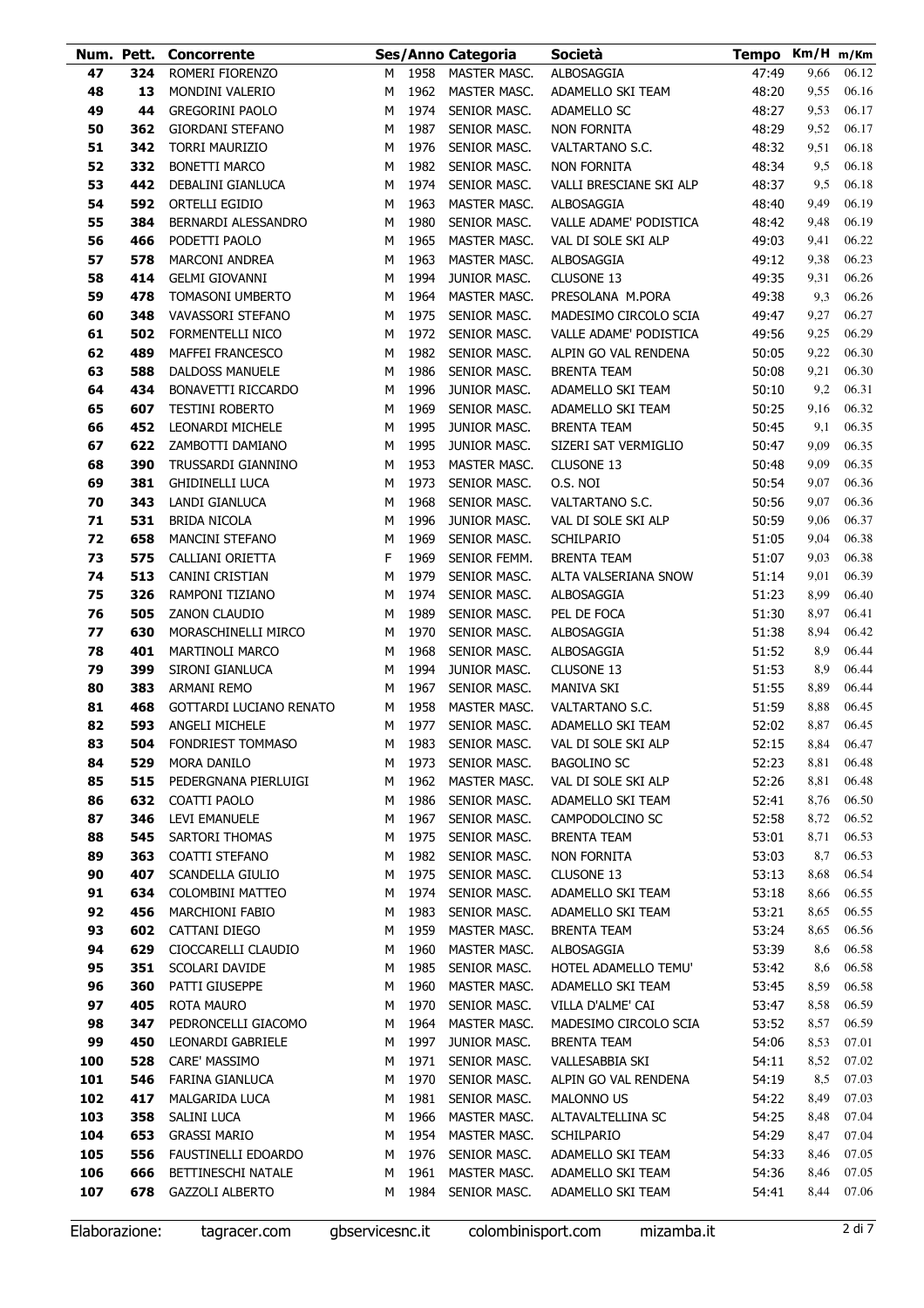|            | Num. Pett. | <b>Concorrente</b>                         |        |              | Ses/Anno Categoria           | <b>Società</b>                               | Tempo Km/H m/Km    |              |                |
|------------|------------|--------------------------------------------|--------|--------------|------------------------------|----------------------------------------------|--------------------|--------------|----------------|
| 108        | 619        | FERRARI ALESSANDRO                         | М      | 1993         | JUNIOR MASC.                 | ADAMELLO SKI TEAM                            | 54:46              | 8,43         | 07.06          |
| 109        | 590        | <b>MOSSINI VALERIO</b>                     | М      | 1967         | SENIOR MASC.                 | VALLE ADAME' PODISTICA                       | 54:50              | 8,42         | 07.07          |
| 110        | 617        | MORESCHINI RENATO                          | М      | 1980         | SENIOR MASC.                 | <b>FUFA TEAM</b>                             | 54:51              | 8,42         | 07.07          |
| 111        | 43         | <b>MENAPACE EMMA</b>                       | F      | 1963         | MASTER FEMM.                 | <b>BRENTA TEAM</b>                           | 54:53              | 8,41         | 07.07          |
| 112        | 587        | <b>DUCI ERNESTO</b>                        | М      | 1974         | SENIOR MASC.                 | LA MANNAIA                                   | 54:55              | 8,41         | 07.08          |
| 113        | 352        | <b>EPIS STEFANO</b>                        | M      | 1976         | SENIOR MASC.                 | HOTEL ADAMELLO TEMU'                         | 54:57              | 8,4          | 07.08          |
| 114        | 490        | <b>FAUSTINELLI SIMONE</b>                  | м      | 1980         | SENIOR MASC.                 | PONTE TONALE SCUOLA S                        | 55:28              | 8,32         | 07.12          |
| 115        | 648        | ZAMBOTTI GIANNI                            | М      | 1970         | SENIOR MASC.                 | SIZERI SAT VERMIGLIO                         | 55:31              | 8,31         | 07.12          |
| 116        | 668        | CALUFFETTI GIACOMO                         | M      | 1962         | MASTER MASC.                 | ADAMELLO SKI TEAM                            | 55:37              | 8,3          | 07.13          |
| 117        | 519        | MOSCA GUIDO                                | м      | 1966         | MASTER MASC.                 | ALPIN GO VAL RENDENA                         | 55:45              | 8,28         | 07.14          |
| 118        | 431        | PENASA ALBINO                              | м      | 1966         | MASTER MASC.                 | VAL DI SOLE SKI ALP                          | 56:01              | 8,24         | 07.16          |
| 119        | 523        | <b>GOLLER NICOLA</b>                       | M      | 1964         | MASTER MASC.                 | VAL DI SOLE SKI ALP                          | 56:05              | 8,23         | 07.17          |
| 120        | 26         | <b>BALZARINI LINO</b>                      | M      | 1960         | MASTER MASC.                 | ADAMELLO SKI TEAM                            | 56:07              | 8,23         | 07.17          |
| 121        | 565        | STERLI LUIGI                               | M      | 1975         | SENIOR MASC.                 | ADAMELLO SKI TEAM                            | 56:18              | 8,2          | 07.18          |
| 122        | 538<br>22  | URBANETTO FABIO MASSIMO                    | M<br>F | 1967<br>1983 | SENIOR MASC.                 | ADAMELLO SKI TEAM                            | 56:23              | 8,19         | 07.19          |
| 123<br>124 | 498        | <b>TOLONI DANIELA</b><br>LARGAIOLI DANIELE | M      | 1984         | SENIOR FEMM.<br>SENIOR MASC. | PEZZO-PONTEDILEGNO CA<br>VAL DI SOLE SKI ALP | 56:37<br>56:46     | 8,15<br>8,13 | 07.21<br>07.22 |
| 125        | 670        | <b>BONOMELLI LUCA</b>                      | M      | 1977         | SENIOR MASC.                 | ADAMELLO SKI TEAM                            | 56:50              | 8,12         | 07.22          |
| 126        | 416        | <b>MARANTA MAURIZIO</b>                    | M      | 1991         | SENIOR MASC.                 | <b>NON FORNITA</b>                           | 56:57              | 8,11         | 07.23          |
| 127        | 550        | <b>ZANELLI MARCO</b>                       | M      | 1974         | SENIOR MASC.                 | VALSABBIA SKI ALP                            | 57:22              | 8,05         | 07.27          |
| 128        | 560        | <b>FAUSTINELLI FABIO</b>                   | M      | 1977         | SENIOR MASC.                 | PISGANA SKI ALP                              | 57:35              | 8,02         | 07.28          |
| 129        | 660        | <b>MISTRI ROBERTO</b>                      | M      | 1956         | MASTER MASC.                 | <b>VERTOVA GAV</b>                           | 57:41              | 8            | 07.29          |
| 130        | 608        | <b>TESTINI SONIA</b>                       | F      | 1972         | SENIOR FEMM.                 | ADAMELLO SKI TEAM                            | 57:49              | 7,98         | 07.30          |
| 131        | 406        | RICHINI FABIO                              | М      | 1965         | MASTER MASC.                 | IL CALEPINO S.C.                             | 57:53              | 7,98         | 07.31          |
| 132        | 451        | FERRARI FABRIZIO                           | M      | 1966         | MASTER MASC.                 | <b>BRENTA TEAM</b>                           | 58:11              | 7,93         | 07.33          |
| 133        | 397        | SCHIAVI ANTONIO                            | M      | 1978         | SENIOR MASC.                 | ONORE GRUPPO PA' PEI E                       | 58:15              | 7,93         | 07.33          |
| 134        | 395        | <b>TOMASONI IGOR</b>                       | M      | 1978         | SENIOR MASC.                 | ONORE GRUPPO PA' PEI E                       | 58:17              | 7,92         | 07.34          |
| 135        | 365        | DELL'EVA OMAR                              | M      | 1989         | SENIOR MASC.                 | ADAMELLO SKI TEAM                            | 58:19              | 7,92         | 07.34          |
| 136        | 338        | PEDRAZZINI ALFRED STEFAN                   | М      | 1970         | SENIOR MASC.                 | SOVERE GSA                                   | 58:22              | 7,91         | 07.34          |
| 137        | 679        | <b>MOIA FAUSTO</b>                         | M      | 1948         | MASTER MASC.                 | ADAMELLO SKI TEAM                            | 58:24              | 7,9          | 07.35          |
| 138        | 564        | PEDROTTI PAOLO                             | M      | 1974         | SENIOR MASC.                 | ADAMELLO SKI TEAM                            | 58:29              | 7,89         | 07.35          |
| 139        | 667        | <b>TESTINI GUIDO</b>                       | м      | 1942         | MASTER MASC.                 | ADAMELLO SKI TEAM                            | 58:33              | 7,89         | 07.36          |
| 140        | 354        | CARRARA LIVIO                              | M      | 1969         | SENIOR MASC.                 | HOTEL ADAMELLO TEMU'                         | 58:37              | 7,87         | 07.36          |
| 141<br>142 | 603<br>454 | ELCHER EUGENIO<br>VAGLIA CAMILLO           | M<br>M | 1963<br>1986 | MASTER MASC.<br>SENIOR MASC. | TON SAT<br>UGOLINI BRESCIA                   | 58:40<br>58:43     | 7,87<br>7,86 | 07.37<br>07.37 |
| 143        | 597        | <b>MAZZOLENI MIRCO</b>                     | м      | 1981         | SENIOR MASC.                 | PEZZO-PONTEDILEGNO CA                        | 58:46              | 7,85         | 07.38          |
| 144        | 673        | FEDRIZZI ERICH                             | М      | 1980         | SENIOR MASC.                 | VAL DI NON SKI TEAM                          | 58:53              | 7,84         | 07.38          |
| 145        | 540        | PONTOGLIO CLAUDIO                          | М      | 1965         | MASTER MASC.                 | PISGANA SKI ALP                              | 59:11              | 7,8          | 07.41          |
| 146        | 618        | CALVETTI LUCIANO                           | М      | 1980         | SENIOR MASC.                 | <b>FUFA TEAM</b>                             | 59:15              | 7,79         | 07.41          |
| 147        | 577        | <b>VALENTINOTTI LORIS</b>                  | М      | 1988         | SENIOR MASC.                 | ALPIN GO VAL RENDENA                         | 59:18              | 7,78         | 07.42          |
| 148        | 334        | <b>OLIANI ANDREA</b>                       | М      |              | 1962 MASTER MASC.            | <b>ALTITUDE</b>                              | 59:25              | 7,77         | 07.43          |
| 149        | 474        | <b>BALASSO IGNAZIO</b>                     | М      | 1971         | SENIOR MASC.                 | PISGANA SKI ALP                              | 59:39              | 7,74         | 07.44          |
| 150        | 382        | GABUSI TIZIANO GIOVANNI                    | М      | 1966         | MASTER MASC.                 | <b>VESTONE CAI</b>                           | 59:49              | 7,72         | 07.46          |
| 151        | 353        | SPAMPATTI MARCO                            | М      | 1984         | SENIOR MASC.                 | HOTEL ADAMELLO TEMU'                         | 59:58              | 7,7          | 07.47          |
| 152        | 333        | PELLEGRINI GIAMPAOLO                       | М      | 1965         | MASTER MASC.                 | <b>ALTITUDE</b>                              | 1h00:03            | 7,69         | 07.47          |
| 153        | 23         | PEDRAZZOLI GERMANA                         | F      | 1978         | SENIOR FEMM.                 | TIGRE BIANCA                                 | 1h00:07            | 7,68         | 07.48          |
| 154        | 488        | <b>GULBERTI MARCO</b>                      | M      | 1986         | SENIOR MASC.                 | PONTE TONALE SCUOLA S                        | 1h00:26            | 7,64         | 07.50          |
| 155<br>156 | 631<br>633 | AIMONI SILVIA<br>SAIANI RENATO             | F      | 1978<br>1950 | SENIOR FEMM.<br>MASTER MASC. | ADAMELLO SKI TEAM<br>VALLI BRESCIANE SKI ALP | 1h00:29<br>1h00:36 | 7,63<br>7,62 | 07.51<br>07.52 |
| 157        | 341        | PIGANZOLI SERENA                           | M<br>F | 1980         | SENIOR FEMM.                 | VALTARTANO S.C.                              | 1h00:45            | 7,6          | 07.53          |
| 158        | 364        | CASTAGNATI CLAUDIO                         | М      | 1973         | SENIOR MASC.                 | <b>NON FORNITA</b>                           | 1h00:53            | 7,58         | 07.54          |
| 159        | 551        | PELIZZARI IVAN                             | М      | 1990         | SENIOR MASC.                 | <b>BAGOLINO SC</b>                           | 1h01:03            | 7,56         | 07.55          |
| 160        | 28         | <b>GAZZOLI FULVIO</b>                      | М      | 1949         | MASTER MASC.                 | ADAMELLO SKI TEAM                            | 1h01:34            | 7,5          | 07.59          |
| 161        | 398        | MENGONI SERGIO                             | М      | 1956         | MASTER MASC.                 | RABBI SAT                                    | 1h01:51            | 7,46         | 08.02          |
| 162        | 547        | <b>BOTTERI FLAVIO</b>                      | М      | 1963         | MASTER MASC.                 | ALPIN GO VAL RENDENA                         | 1h01:54            | 7,46         | 08.02          |
| 163        | 420        | MORESCHI MATTEO                            | M      | 1995         | JUNIOR MASC.                 | ADAMELLO SKI TEAM                            | 1h02:08            | 7,43         | 08.04          |
| 164        | 404        | AGOSTINELLI SILVIA                         | F      | 1970         | SENIOR FEMM.                 | VILLA D'ALME' CAI                            | 1h02:12            | 7,42         | 08.04          |
| 165        | 682        | <b>GHIRARDI CORINNA</b>                    | F      | 1979         | SENIOR FEMM.                 | PEZZO-PONTEDILEGNO CA                        | 1h02:23            | 7,4          | 08.06          |
| 166        | 681        | MONTEMEZZI PAOLO                           | М      | 1976         | SENIOR MASC.                 | PEZZO-PONTEDILEGNO CA                        | 1h02:26            | 7,39         | 08.06          |
| 167        | 674        | MATUELLA ANSELMO                           | M      | 1965         | MASTER MASC.                 | VAL DI NON SKI TEAM                          | 1h02:41            | 7,36         | 08.08          |
| 168        | 609        | BERBERI MASSIMILIANO                       | м      | 1977         | SENIOR MASC.                 | SIZERI SAT VERMIGLIO                         | 1h02:48            | 7,35         | 08.09          |
|            |            |                                            |        |              |                              |                                              |                    |              |                |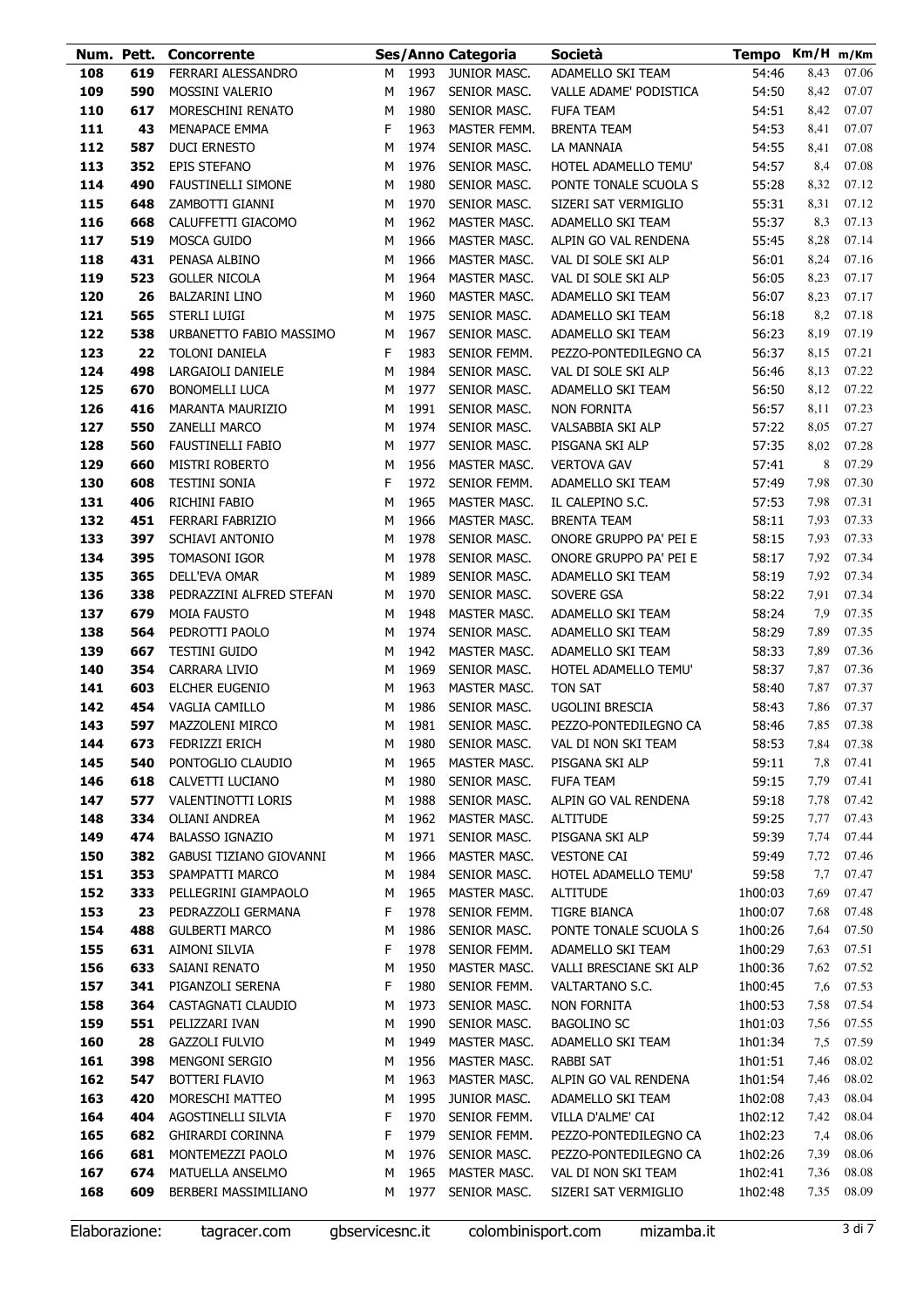|            |            | Num. Pett. Concorrente                     |        |              | Ses/Anno Categoria           | Società                                    | Tempo Km/H m/Km    |              |                |
|------------|------------|--------------------------------------------|--------|--------------|------------------------------|--------------------------------------------|--------------------|--------------|----------------|
| 169        | 510        | <b>GRAMOLA LORENZO</b>                     | м      | 1976         | SENIOR MASC.                 | VAL DI SOLE SKI ALP                        | 1h02:52            | 7,34         | 08.09          |
| 170        | 615        | <b>BONI MARCO</b>                          | M      | 1964         | MASTER MASC.                 | LA MANNAIA                                 | 1h02:59            | 7,33         | 08.10          |
| 171        | 325        | <b>GUERRINI ARIANNA</b>                    | F      | 1980         | SENIOR FEMM.                 | ALBOSAGGIA                                 | 1h03:03            | 7,32         | 08.11          |
| 172        | 445        | <b>GUIZZETTI ALBERTO</b>                   | M      | 1969         | SENIOR MASC.                 | NON FORNITA                                | 1h03:21            | 7,29         | 08.13          |
| 173        | 610        | LONGHI NICOLETTA                           | F      | 1979         | SENIOR FEMM.                 | SIZERI SAT VERMIGLIO                       | 1h03:24            | 7,28         | 08.14          |
| 174        | 586        | DALESSANDRIA PAOLO                         | M      | 1951         | MASTER MASC.                 | <b>SCHILPARIO</b>                          | 1h03:28            | 7,27         | 08.14          |
| 175        | 536        | PILONI MICHELE                             | M      | 1977         | SENIOR MASC.                 | NON FORNITA                                | 1h03:44            | 7,24         | 08.16          |
| 176        | 542        | PRECAZZINI MARCO                           | м      | 1975         | SENIOR MASC.                 | PISGANA SKI ALP                            | 1h04:20            | 7,18         | 08.21          |
| 177        | 471        | <b>GNANI ALBERTO</b>                       | м      | 1983         | SENIOR MASC.                 | PISGANA SKI ALP                            | 1h04:22            | 7,17         | 08.21          |
| 178        | 539        | <b>MOSCA LORENZO</b>                       | М      | 1966         | MASTER MASC.                 | NON FORNITA                                | 1h04:28            | 7,16         | 08.22          |
| 179        | 687        | PEDROTTI DANIELE                           | м      | 1984         | SENIOR MASC.                 | ADAMELLO SKI TEAM                          | 1h04:30            | 7,16         | 08.22          |
| 180        | 472        | <b>BALLARINI ANDREA</b>                    | м      | 1983         | SENIOR MASC.                 | PISGANA SKI ALP                            | 1h04:43            | 7,13         | 08.24          |
| 181        | 385        | PAROLINI NORBERT                           | м      | 1980         | SENIOR MASC.                 | LANZADA SPORTIVA                           | 1h04:46            | 7,13         | 08.24          |
| 182        | 616        | CALUFFINI MIRKO                            | м      | 1977         | SENIOR MASC.                 | <b>FUFA TEAM</b>                           | 1h04:57            | 7,11         | 08.26          |
| 183        | 623        | STOCCHETTI CRISTIAN                        | м      | 1977         | SENIOR MASC.                 | VAL DI NON SKI TEAM                        | 1h05:05            | 7,09         | 08.27          |
| 184        | 541        | <b>MOSCA ALBERTO</b>                       | М      | 1963         | MASTER MASC.                 | PISGANA SKI ALP                            | 1h05:28            | 7,05         | 08.30          |
| 185        | 467        | ROBBA PIERANGELO                           | M      | 1967         | SENIOR MASC.                 | VALTARTANO S.C.                            | 1h06:04            | 6,99         | 08.34          |
| 186        | 464        | <b>BRUNA MAURIZIO</b>                      | м      | 1970         | SENIOR MASC.                 | CROCEDOMINI SC                             | 1h06:06            | 6,98         | 08.35          |
| 187        | 652        | COMINOLI LUCA                              | М      | 1978         | SENIOR MASC.                 | <b>NON FORNITA</b>                         | 1h06:09            | 6,98         | 08.35          |
| 188        | 465        | LORENZETTI FEDERICO                        | M      | 1980         | SENIOR MASC.                 | TEAM BOARIO 2005                           | 1h06:24            | 6,95         | 08.37          |
| 189        | 345        | <b>BIFFI DANIELE</b>                       | м      | 1973         | SENIOR MASC.                 | <b>ALTITUDE</b>                            | 1h06:39            | 6,93         | 08.39          |
| 190        | 394        | <b>OPRANDI MICHELE</b>                     | м      | 1977         | SENIOR MASC.                 | ONORE GRUPPO PA' PEI E                     | 1h06:52            | 6,9          | 08.41          |
| 191        | 526        | RUBINELLI MARIO                            | м      | 1961         | MASTER MASC.                 | AQUAGERTA SKI                              | 1h06:59            | 6,89         | 08.41          |
| 192        | 665        | <b>TESTINI CLAUDIO</b>                     | м      | 1956         | MASTER MASC.                 | PISGANA SKI ALP                            | 1h07:08            | 6,88         | 08.43          |
| 193        | 512<br>516 | DORATI MARIO                               | м<br>м | 1979<br>1994 | SENIOR MASC.                 | FIOR DI ROCCIA                             | 1h07:16            | 6,86         | 08.44<br>08.44 |
| 194<br>195 | 476        | <b>GABRIELLI ROBERTO</b><br>DONATI DANIELE | м      | 1969         | JUNIOR MASC.<br>SENIOR MASC. | PEJO SAT<br>PISGANA SKI ALP                | 1h07:21<br>1h07:25 | 6,85<br>6,85 | 08.45          |
| 196        | 433        | <b>BONAVETTI FABRIZIO</b>                  | M      | 1964         | MASTER MASC.                 | PISGANA SKI ALP                            | 1h07:52            | 6,8          | 08.48          |
| 197        | 688        | <b>FURINI RENE'</b>                        | M      | 1950         | MASTER MASC.                 | NON FORNITA                                | 1h08:31            | 6,74         | 08.53          |
| 198        | 393        | MENAPACE SILVIA                            | F      | 1956         | MASTER FEMM.                 | <b>BRENTA TEAM</b>                         | 1h09:19            | 6,66         | 09.00          |
| 199        | 423        | MARAZZANI PIERLUIGI                        | M      | 1975         | SENIOR MASC.                 | <b>NON FORNITA</b>                         | 1h09:22            | 6,65         | 09.00          |
| 200        | 425        | DALLATORRE MARCELLO                        | М      | 1957         | MASTER MASC.                 | PEJO SAT                                   | 1h09:34            | 6,64         | 09.02          |
| 201        | 481        | D'OCCHIO MICHELA                           | F      | 1971         | SENIOR FEMM.                 | PRESOLANA M.PORA                           | 1h09:42            | 6,62         | 09.03          |
| 202        | 533        | VALENTINELLI BATTISTA                      | м      | 1991         | SENIOR MASC.                 | <b>NON FORNITA</b>                         | 1h09:46            | 6,62         | 09.03          |
| 203        | 659        | LANZA MASSIMILIANO                         | M      | 1987         | SENIOR MASC.                 | <b>VERTOVA GAV</b>                         | 1h10:01            | 6,59         | 09.05          |
| 204        | 579        | <b>ZATTONI DANIELE</b>                     | М      | 1986         | SENIOR MASC.                 | <b>TAIO SAT</b>                            | 1h10:03            | 6.59         | 09.05          |
| 205        | 503        | CAVALLARI ILARIA                           | F      |              | 1971 SENIOR FEMM.            | VAL DI SOLE SKI ALP                        | 1h10:06            | 6,59         | 09.06          |
| 206        | 601        | <b>ZANI ENRICO</b>                         | м      | 1970         | SENIOR MASC.                 | PISGANA SKI ALP                            | 1h10:36            | 6,54         | 09.10          |
| 207        | 391        | PETRI ROBERTO                              | М      | 1966         | MASTER MASC.                 | CASTELMELLA SC ASD                         | 1h10:56            | 6,51         | 09.12          |
| 208        | 614        | MORANDI GIANMARIO                          | М      | 1968         | SENIOR MASC.                 | LA MANNAIA                                 | 1h10:59            | 6,5          | 09.13          |
| 209        | 559        | SERENA GUIDO                               | м      | 1968         | SENIOR MASC.                 | NON FORNITA                                | 1h12:36            | 6,36         | 09.25          |
| 210        | 606        | <b>BONAPACE LUCA</b>                       | м      |              | 1972 SENIOR MASC.            | ALPIN GO VAL RENDENA                       | 1h13:32            | 6,28         | 09.33          |
| 211        | 355        | PALAZZI SILVIA                             | F      | 1983         | SENIOR FEMM.                 | HOTEL ADAMELLO TEMU'                       | 1h13:34            | 6,27         | 09.33          |
| 212        | 686        | <b>ROSSI ANDREA</b>                        | М      | 1990         | SENIOR MASC.                 | ADAMELLO SKI TEAM                          | 1h13:37            | 6,27         | 09.33          |
| 213        | 350        | PERANI MARCO                               | М      | 1966         | MASTER MASC.                 | HOTEL ADAMELLO TEMU'                       | 1h13:50            | 6,25         | 09.35          |
| 214        | 517        | <b>BRIDA SIMONE</b>                        | м      | 1990         | SENIOR MASC.                 | VAL DI SOLE SKI ALP                        | 1h14:26            | 6,2          | 09.40          |
| 215        | 621        | ZAMBOTTI FRANCO                            | М      | 1969         | SENIOR MASC.                 | SIZERI SAT VERMIGLIO                       | 1h15:12            | 6,14         | 09.45          |
| 216        | 356        | RIZZI ATTILIO                              | м      | 1967         | SENIOR MASC.                 | HOTEL ADAMELLO TEMU'                       | 1h15:20            | 6,13         | 09.47          |
| 217        | 340        | <b>GRANDI CARLOTTA</b>                     | F      | 1964         | MASTER FEMM.                 | ADAMELLO SKI TEAM                          | 1h15:23            | 6,12         | 09.47          |
| 218        | 671        | BOSCHETTI PAOLO                            | М      | 1970         | SENIOR MASC.                 | NON FORNITA                                | 1h15:30            | 6,11         | 09.48          |
| 219        | 563        | COATTI BENITO                              | м      | 1962         | MASTER MASC.                 | ADAMELLO SKI TEAM                          | 1h15:33            | 6,11         | 09.48          |
| 220        | 532        | VALENTINELLI SERGIO                        | м      | 1961         | MASTER MASC.                 | NON FORNITA                                | 1h15:37            | 6,1          | 09.49          |
| 221        | 415        | RONCHI ALDO                                | м      | 1966         | MASTER MASC.                 | ADAMELLO SKI TEAM                          | 1h16:05            | 6,07         | 09.52          |
| 222        | 639        | DAMINELLI CLAUDIO                          | м      | 1956         | MASTER MASC.                 | PISGANA SKI ALP                            | 1h16:24            | 6,04         | 09.55          |
| 223        | 458        | <b>BOLIS WALTER</b>                        | м      | 1982         | SENIOR MASC.                 | CEDEGOLO CAI                               | 1h16:36            | 6,03         | 09.56          |
| 224        | 650        | PAROLO PAOLO                               | м      | 1969         | SENIOR MASC.                 | <b>NON FORNITA</b>                         | 1h17:07            | 5,99         | 10.00          |
| 225        | 585<br>463 | <b>MARIOTTI RENATO</b>                     | м      | 1959         | MASTER MASC.                 | SIZERI SAT VERMIGLIO                       | 1h17:16            | 5,97         | 10.02          |
| 226<br>227 | 626        | CALLEGARI GIORDANO<br><b>TORRI ROLANDO</b> | м<br>м | 1961<br>1973 | MASTER MASC.<br>SENIOR MASC. | SIZERI SAT VERMIGLIO<br><b>NON FORNITA</b> | 1h17:25<br>1h17:36 | 5,96<br>5,95 | 10.03<br>10.04 |
| 228        | 386        | ZAMBOTTI FRANCO                            | м      | 1955         | MASTER MASC.                 | SIZERI SAT VERMIGLIO                       | 1h17:45            | 5,94         | 10.05          |
| 229        | 620        | <b>BERTOLINI UBALDO</b>                    | м      | 1956         | MASTER MASC.                 | SIZERI SAT VERMIGLIO                       | 1h17:48            | 5,93         | 10.06          |
|            |            |                                            |        |              |                              |                                            |                    |              |                |

Elaborazione: tagracer.com gbservicesnc.it colombinisport.com mizamba.it 4 di 7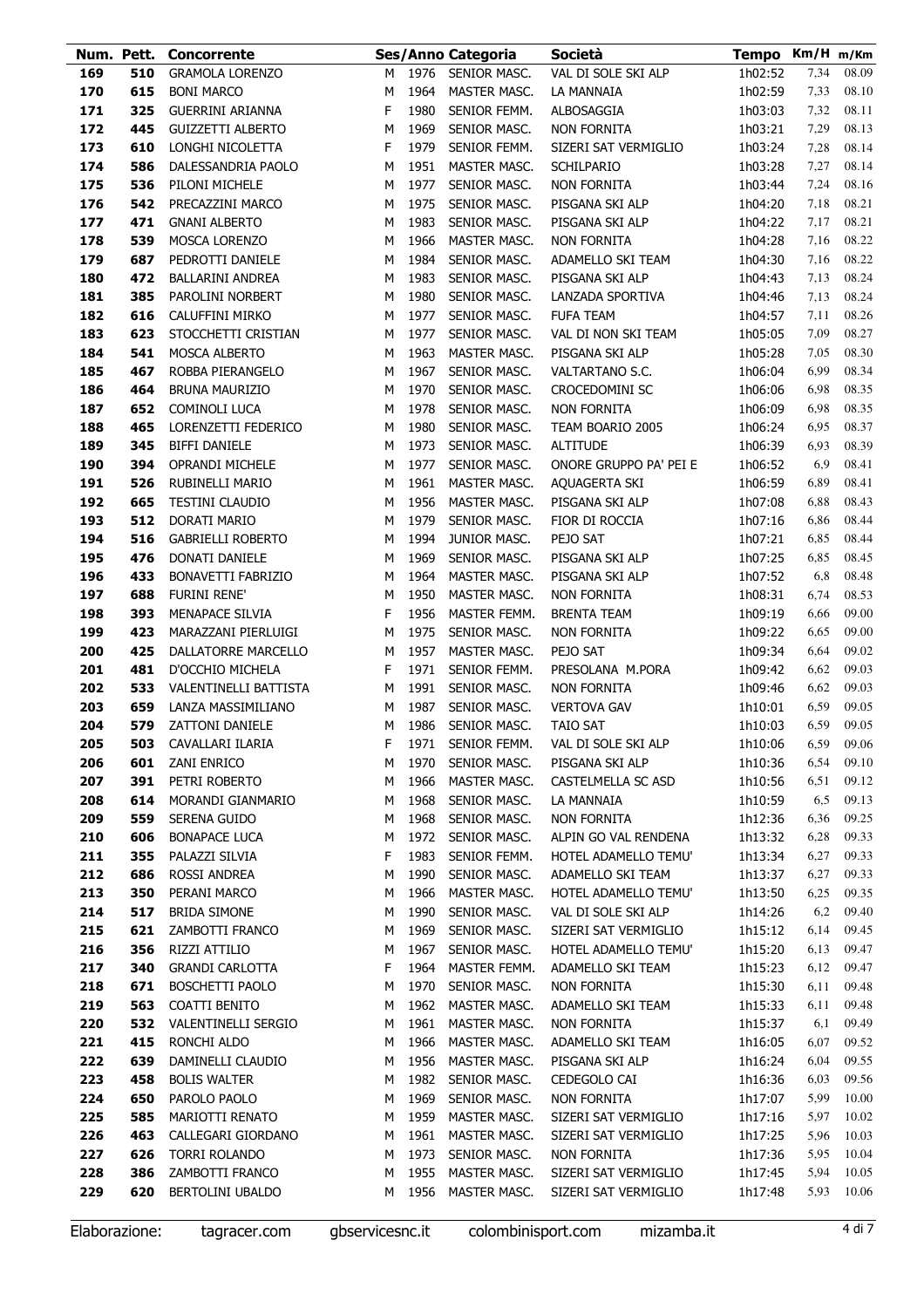| Num. Pett. |     | Concorrente                  |   |      | Ses/Anno Categoria  | Società                  | Tempo Km/H m/Km    |      |       |
|------------|-----|------------------------------|---|------|---------------------|--------------------------|--------------------|------|-------|
| 230        | 591 | <b>GHIRARDINI FABRIZIO</b>   | м | 1989 | SENIOR MASC.        | <b>TAIO SAT</b>          | 1h17:53            | 5,93 | 10.07 |
| 231        | 599 | DELPERO EUGENIO              | м | 1956 | MASTER MASC.        | SIZERI SAT VERMIGLIO     | 1h18:02            | 5,91 | 10.08 |
| 232        | 509 | SORTENI ANDREA               | М | 1995 | JUNIOR MASC.        | <b>PASPARDO</b>          | 1h18:06            | 5,91 | 10.08 |
| 233        | 514 | PODETTI CARLO                | М | 1966 | MASTER MASC.        | VAL DI SOLE SKI ALP      | 1h18:10            | 5,9  | 10.09 |
| 234        | 557 | <b>FAUSTINELLI MANUEL</b>    | М | 1990 | SENIOR MASC.        | PISGANA SKI ALP          | 1h18:17            | 5,9  | 10.10 |
| 235        | 594 | STEFANOLLI PAOLO             | М | 1995 | JUNIOR MASC.        | SIZERI SAT VERMIGLIO     | 1h18:21            | 5,89 | 10.10 |
| 236        | 561 | <b>FLESSATI ALEX</b>         | М | 1983 | SENIOR MASC.        | NON FORNITA              | 1h18:52            | 5,85 | 10.14 |
| 237        | 441 | <b>BARTOLOTTI ANGELO</b>     | М | 1963 | MASTER MASC.        | ALPIN GO VAL RENDENA     | 1h19:06            | 5,83 | 10.16 |
| 238        | 624 | <b>BELTRAMI FRANCESCO</b>    | М | 1987 | SENIOR MASC.        | ALPIN GO VAL RENDENA     | 1h19:22            | 5,82 | 10.18 |
| 239        | 625 | <b>COMINOTTI MICHELE</b>     | М | 1990 | SENIOR MASC.        | ALPIN GO VAL RENDENA     | 1h19:30            | 5,81 | 10.19 |
| 240        | 511 | <b>BONOMI FABRIZIO</b>       | М | 1979 | SENIOR MASC.        | RIFUGIO TAGLIAFERRI      | 1h19:34            | 5,8  | 10.20 |
| 241        | 439 | RIGHI WALTER                 | М | 1964 | MASTER MASC.        | ALPIN GO VAL RENDENA     | 1h19:36            | 5,8  | 10.20 |
| 242        | 605 | CAMPARADA FILIPPO            | М | 1987 | SENIOR MASC.        | PISGANA SKI ALP          | 1h19:57            | 5,77 | 10.23 |
| 243        | 604 | <b>MARIOTTI FABIO</b>        | М | 1963 | <b>MASTER MASC.</b> | SIZERI SAT VERMIGLIO     | 1h20:01            | 5,77 | 10.23 |
| 244        | 357 | SIRTOLI PATRIZIA             | F | 1973 | SENIOR FEMM.        | HOTEL ADAMELLO TEMU'     | 1h20:27            | 5,74 | 10.26 |
| 245        | 562 | PANCIERA MARIO               | М | 1958 | <b>MASTER MASC.</b> | VAL DI SOLE SKI ALP      | 1h20:42            | 5,72 | 10.28 |
| 246        | 580 | <b>ANDREIS MATTIA</b>        | М | 1991 | SENIOR MASC.        | <b>TAIO SAT</b>          | 1h20:46            | 5,72 | 10.29 |
| 247        | 349 | SCOLARI MADDALENA            | F | 1965 | MASTER FEMM.        | HOTEL ADAMELLO TEMU'     | 1h20:52            | 5,71 | 10.30 |
| 248        | 327 | <b>TONDINI ALBERTO</b>       | М | 1968 | SENIOR MASC.        | NON FORNITA              | 1h20:57            | 5,7  | 10.30 |
| 249        | 367 | <b>GALIMBERTI ALESSANDRA</b> | F | 1970 | SENIOR FEMM.        | NON FORNITA              | 1h21:20            | 5,67 | 10.33 |
| 250        | 366 | MOSCONI MARCO                | М | 1976 | SENIOR MASC.        | NON FORNITA              | 1h21:23            | 5,67 | 10.34 |
| 251        | 380 | SCANDELLA GIUSEPPE           | М | 1973 | SENIOR MASC.        | ONORE GRUPPO PA' PEI E   | 1h21:29            | 5,66 | 10.34 |
| 252        | 518 | <b>BRIDA CRISTIAN</b>        | М | 1989 | SENIOR MASC.        | VAL DI SOLE SKI ALP      | 1h22:06            | 5,62 | 10.39 |
| 253        | 612 | <b>MAGRI PIERANGELO</b>      | М | 1970 | SENIOR MASC.        | LA MANNAIA               | 1h22:08            | 5,62 | 10.40 |
| 254        | 598 | STEFANOLLI GLORIA            | F | 1990 | SENIOR FEMM.        | SIZERI SAT VERMIGLIO     | 1h22:11            | 5,62 | 10.40 |
| 255        | 500 | AMORINI DIEGO                | М | 1971 | SENIOR MASC.        | DARFO CAI                | 1h22:19            | 5,61 | 10.41 |
| 256        | 339 | <b>VITALI STEFANIA</b>       | F | 1971 | SENIOR FEMM.        | SOVERE GSA               | 1h22:25            | 5,6  | 10.42 |
| 257        | 499 | PELAMATTI ALESSANDRO         | М | 1965 | MASTER MASC.        | <b>BRENO CAI</b>         | 1h22:30            | 5,59 | 10.42 |
| 258        | 589 | MAZZUCCHELLI DOMENICO        | М | 1974 | SENIOR MASC.        | VALLE ADAME' PODISTICA   | 1h22:33            | 5,59 | 10.43 |
| 259        | 548 | POZZATTI PIERGIORGIO         | м | 1955 | <b>MASTER MASC.</b> | VAL DI SOLE SKI ALP      | 1h22:51            | 5,57 | 10.45 |
| 260        | 574 | <b>CALLIANI NORA</b>         | F | 1975 | SENIOR FEMM.        | <b>CEDRONI ROMENO US</b> | 1h22:57            | 5,56 | 10.46 |
| 261        | 647 | <b>TOLONI LORETTA</b>        | F | 1981 | SENIOR FEMM.        | PEZZO-PONTEDILEGNO CA    | 1h23:01            | 5,56 | 10.46 |
| 262        | 595 | STEFANOLLI DANIELE           | М | 1999 | JUNIOR MASC.        | SIZERI SAT VERMIGLIO     | 1h23:43            | 5,51 | 10.52 |
| 263        | 496 | <b>FERRI MAURO</b>           | М | 1971 | SENIOR MASC.        | PRESOLANA M.PORA         | 1h24:38            | 5,45 | 10.59 |
| 264        | 672 | <b>INTRA MATTEO</b>          | М | 1968 | SENIOR MASC.        | <b>NON FORNITA</b>       | 1h24:59            | 5,43 | 11.02 |
| 265        | 637 | <b>CONTI PABLO</b>           | м |      | 1976 SENIOR MASC.   | <b>NON FORNITA</b>       | 1h25:53            | 5,37 | 11.09 |
| 266        | 475 | <b>GNANI ANDREA</b>          |   |      | M 1979 SENIOR MASC. | PISGANA SKI ALP          | 1h26:18 5,35 11.12 |      |       |
| 267        | 412 | PASINETTI FABIO              | М | 1996 | JUNIOR MASC.        | PRESOLANA M.PORA         | 1h27:10            | 5,29 | 11.19 |
| 268        | 379 | <b>FUSI ANDREA</b>           | М | 1988 | SENIOR MASC.        | <b>NON FORNITA</b>       | 1h28:21            | 5,22 | 11.28 |
| 269        | 430 | REMONDINI ROBERTA            | F | 1965 | MASTER FEMM.        | TRIATHLON TRENTINO       | 1h28:54            | 5,19 | 11.32 |
| 270        | 396 | <b>SCHIAVI FABIO</b>         | М | 1966 | MASTER MASC.        | ONORE GRUPPO PA' PEI E   | 1h29:20            | 5,17 | 11.36 |
| 271        | 344 | PASINETTI MARIO              | М | 1948 | MASTER MASC.        | ADAMELLO SKI TEAM        | 1h29:38            | 5,15 | 11.38 |
| 272        | 426 | ZABINI PAOLO                 | М | 1962 | MASTER MASC.        | PEJO SAT                 | 1h29:46            | 5,14 | 11.39 |
| 273        | 435 | CASATI MATTEO                | М | 1979 | SENIOR MASC.        | PRESOLANA M.PORA         | 1h30:20            | 5,11 | 11.43 |
| 274        | 537 | MADEO FABIO                  | М | 1971 | SENIOR MASC.        | <b>TONOLINI</b>          | 1h30:25            | 5,1  | 11.44 |
| 275        | 535 | PILONI MARCO                 | M | 1982 | SENIOR MASC.        | <b>TONOLINI</b>          | 1h30:28            | 5,1  | 11.45 |
| 276        | 335 | FORMENTI MARIO               | М | 1970 | SENIOR MASC.        | <b>NON FORNITA</b>       | 1h31:21            | 5,05 | 11.51 |
| 277        | 424 | MOTTINELLI GIANPAOLO         | М | 1973 | SENIOR MASC.        | <b>NON FORNITA</b>       | 1h31:34            | 5,04 | 11.53 |
| 278        | 328 | SIMONINI DOMENICO            | М | 1963 | MASTER MASC.        | <b>NON FORNITA</b>       | 1h32:28            | 4,99 | 12.00 |
| 279        | 448 | <b>GUGLIELMI STEFANO</b>     | М | 1965 | MASTER MASC.        | SEM CAI                  | 1h32:57            | 4,97 | 12.04 |
| 280        | 361 | <b>GIORDANI PIERINA</b>      | F | 1977 | SENIOR FEMM.        | <b>NON FORNITA</b>       | 1h33:33            | 4,93 | 12.08 |
| 281        | 477 | FAUSTINELLI WILLIAM          | М | 1976 | SENIOR MASC.        | PEZZO-PONTEDILEGNO CA    | 1h33:48            | 4,92 | 12.10 |
| 282        | 642 | ZANI PAOLO                   | M | 1969 | SENIOR MASC.        | ADAMELLO SC              | 1h34:59            | 4,86 | 12.20 |
|            | 572 | <b>MARTINI FILIPPO</b>       | M | 1996 | JUNIOR MASC.        | PEZZO-PONTEDILEGNO CA    |                    | 4,81 | 12.28 |
| 283<br>284 | 331 | MACULOTTI GIUSEPPE           | М | 1995 | JUNIOR MASC.        | PEZZO-PONTEDILEGNO CA    | 1h36:02<br>1h36:05 | 4,8  | 12.28 |
|            |     |                              |   |      |                     |                          |                    |      |       |
| 285        | 330 | <b>CENINI STEFANO</b>        | М | 1993 | JUNIOR MASC.        | PEZZO-PONTEDILEGNO CA    | 1h36:08            | 4,8  | 12.29 |
| 286        | 455 | <b>CENINI MORENO</b>         | М | 1980 | SENIOR MASC.        | ADAMELLO BIKE            | 1h36:13            | 4,8  | 12.29 |
| 287        | 558 | MAFEZZONI LUCA               | М | 1972 | SENIOR MASC.        | PISGANA SKI ALP          | 1h36:16            | 4,79 | 12.30 |
| 288        | 337 | <b>CLEMENTI GIANNI</b>       | М | 1945 | MASTER MASC.        | ADAMELLO SC              | 1h37:02            | 4,76 | 12.36 |
| 289        | 388 | <b>BALDASSARI MAURO</b>      | М | 1960 | MASTER MASC.        | <b>BRENTA TEAM</b>       | 1h38:48            | 4,67 | 12.49 |
| 290        | 596 | MAZZOLENI PAOLO              | м | 1956 | MASTER MASC.        | PEZZO-PONTEDILEGNO CA    | 1h40:06            | 4,61 | 13.00 |
|            |     |                              |   |      |                     |                          |                    |      |       |

Elaborazione: tagracer.com gbservicesnc.it colombinisport.com mizamba.it 5 di 7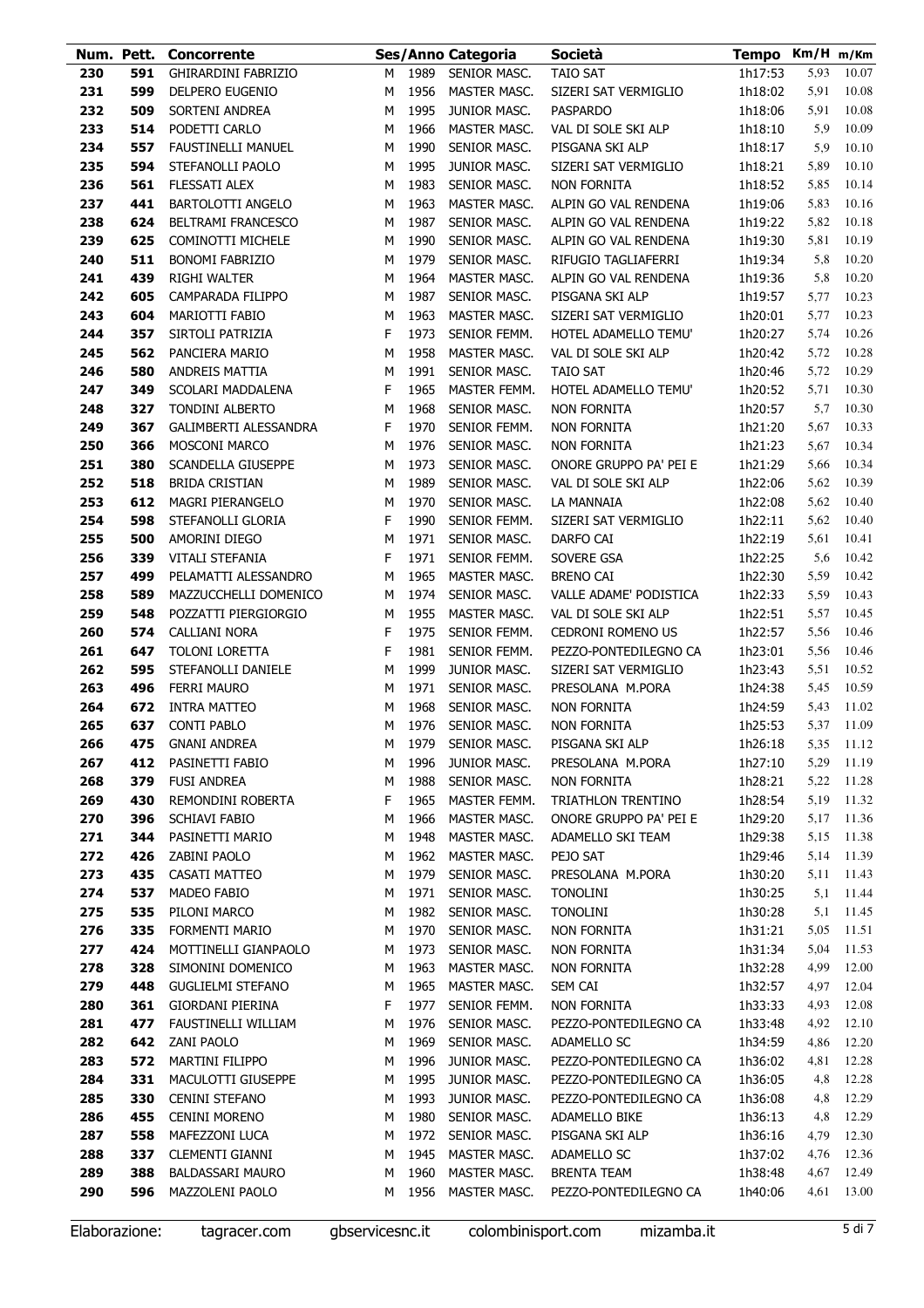|            | Num. Pett. | <b>Concorrente</b>                      |        |              | Ses/Anno Categoria           | Società                                    | Tempo Km/H m/Km    |              |                |
|------------|------------|-----------------------------------------|--------|--------------|------------------------------|--------------------------------------------|--------------------|--------------|----------------|
| 291        | 643        | <b>FAUSTINELLI MATTIA</b>               | м      | 1985         | SENIOR MASC.                 | <b>NON FORNITA</b>                         | 1h40:12            | 4,61         | 13.00          |
| 292        | 644        | ROSSI MARCO                             | М      | 1979         | SENIOR MASC.                 | ADAMELLO SKI TEAM                          | 1h40:16            | 4,6          | 13.01          |
| 293        | 636        | <b>GUZZETTI ILDEFONSO</b>               | М      | 1954         | MASTER MASC.                 | 5 CASCINE CISLAGO                          | 1h40:25            | 4,6          | 13.02          |
| 294        | 31         | PEZZOTTI ANDREA                         | М      | 1967         | SENIOR MASC.                 | NON FORNITA                                | 1h40:36            | 4,59         | 13.04          |
| 295        | 521        | <b>SCANDELLA PAOLA</b>                  | F      | 1969         | SENIOR FEMM.                 | NON FORNITA                                | 1h40:58            | 4,57         | 13.06          |
| 296        | 522        | <b>TOMASONI LUCA</b>                    | M      | 2002         | JUNIOR MASC.                 | NON FORNITA                                | 1h41:01            | 4,57         | 13.07          |
| 297        | 459        | MORETTI STEFANO                         | М      | 1969         | SENIOR MASC.                 | ADAMELLO SKI TEAM                          | 1h41:04            | 4,57         | 13.07          |
| 298        | 479        | BELOTTI WALTER                          | М      | 1970         | SENIOR MASC.                 | ADAMELLO SKI TEAM                          | 1h41:10            | 4,56         | 13.08          |
| 299        | 646        | PEDRAZZI ILARIO                         | М      | 1980         | SENIOR MASC.                 | NON FORNITA                                | 1h42:20            | 4,51         | 13.17          |
| 300        | 645        | <b>ALBERTANI MORRIS</b>                 | М      | 1976         | SENIOR MASC.                 | EDOLO CAI                                  | 1h42:23            | 4,51         | 13.17          |
| 301        | 655        | PIETROBONI ETTORE                       | М      | 1959         | <b>MASTER MASC.</b>          | PISGANA SKI ALP                            | 1h42:27            | 4,5          | 13.18          |
| 302        | 654        | SOLINI GIOVANNI                         | М      | 1946         | MASTER MASC.                 | PISGANA SKI ALP                            | 1h42:31            | 4,5          | 13.18          |
| 303        | 418        | MALGAROTTI RONCHI FABIO                 | М      | 1988         | SENIOR MASC.                 | <b>MALONNO US</b>                          | 1h43:05            | 4,48         | 13.23          |
| 304        | 569<br>570 | AGOSTINI SILVANO<br>FRANETTI CLAUDIO    | М      | 1963<br>1976 | MASTER MASC.                 | NON FORNITA                                | 1h43:40            | 4,45         | 13.27          |
| 305<br>306 | 530        | LORENZI GIACOMO                         | М<br>М | 1969         | SENIOR MASC.<br>SENIOR MASC. | PEZZO-PONTEDILEGNO CA<br><b>MALONNO US</b> | 1h43:47<br>1h44:31 | 4,45<br>4,41 | 13.28<br>13.34 |
| 307        | 534        | <b>BARONI GIUSEPPE</b>                  | М      | 1954         | MASTER MASC.                 | NON FORNITA                                | 1h44:34            | 4,41         | 13.34          |
| 308        | 581        | LEONCELLI LOREDANA                      | F      | 1968         | SENIOR FEMM.                 | PEZZO-PONTEDILEGNO CA                      | 1h44:36            | 4,41         | 13.35          |
| 309        | 444        | <b>BONOMELLI FRANCO</b>                 | М      | 1979         | SENIOR MASC.                 | VALLE ADAME' PODISTICA                     | 1h44:44            | 4,41         | 13.36          |
| 310        | 635        | RIZZI MICHELA                           | F      | 1977         | SENIOR FEMM.                 | ADAMELLO SKI TEAM                          | 1h45:15            | 4,38         | 13.40          |
| 311        | 440        | BARCHI MASSIMILIANO                     | М      | 1977         | SENIOR MASC.                 | ALPIN GO VAL RENDENA                       | 1h46:17            | 4,34         | 13.48          |
| 312        | 613        | TAGLIAFERRI FABRIZIO SIRO               | М      | 1975         | SENIOR MASC.                 | LA MANNAIA                                 | 1h47:41            | 4,29         | 13.59          |
| 313        | 611        | ROMELLI MARCO                           | M      | 1977         | SENIOR MASC.                 | LA MANNAIA                                 | 1h47:44            | 4,28         | 13.59          |
| 314        | 582        | <b>TOMASI STEFANO</b>                   | M      | 1964         | MASTER MASC.                 | NON FORNITA                                | 1h47:50            | 4,28         | 14.00          |
| 315        | 422        | PIAZZANI MARCO SEBASTIANO               | М      | 1974         | SENIOR MASC.                 | NON FORNITA                                | 1h48:06            | 4,27         | 14.02          |
| 316        | 421        | CORNO CHIARA                            | F      | 1980         | SENIOR FEMM.                 | NON FORNITA                                | 1h48:09            | 4,27         | 14.02          |
| 317        | 507        | <b>LORUSSO DANIELE</b>                  | М      | 1997         | JUNIOR MASC.                 | NON FORNITA                                | 1h49:04            | 4,23         | 14.09          |
| 318        | 506        | MORESCHI VITTORIO                       | М      | 1963         | MASTER MASC.                 | <b>PASPARDO</b>                            | 1h49:08            | 4,23         | 14.10          |
| 319        | 677        | <b>TISI LUCA</b>                        | М      | 1988         | SENIOR MASC.                 | <b>GNOLA SKI ALP</b>                       | 1h49:32            | 4,21         | 14.13          |
| 320        | 680        | <b>ISONNI VALERIA</b>                   | F      | 1953         | MASTER FEMM.                 | ADAMELLO SKI TEAM                          | 1h49:34            | 4,21         | 14.13          |
| 321        | 676        | PEDRETTI DANIELE                        | М      | 1980         | SENIOR MASC.                 | <b>GNOLA SKI ALP</b>                       | 1h49:38            | 4,21         | 14.14          |
| 322        | 27         | CAMIESCHI LUCIA                         | F      | 1961         | MASTER FEMM.                 | ADAMELLO SKI TEAM                          | 1h49:40            | 4,21         | 14.14          |
| 323        | 627        | MASTAGLIA MICHELE                       | М      | 1990         | SENIOR MASC.                 | <b>NON FORNITA</b>                         | 1h49:56            | 4,2          | 14.16          |
| 324        | 508        | LAIDELLI GIACOMO                        | М      | 1963         | MASTER MASC.                 | PASPARDO                                   | 1h49:58            | 4,2          | 14.16          |
| 325        | 544        | FRANCESETTI FRANCESCO                   | М      | 1959         | MASTER MASC.                 | CEDEGOLO CAI                               | 1h50:00            | 4,19         | 14.17          |
| 326        | 675        | <b>MARINI ALESSANDRO</b>                | М      | 1987         | SENIOR MASC.                 | GNOLA SKI ALP                              | 1h50:30            | 4,18         | 14.21          |
| 327        | 493        | SALARI ALESSANDRO                       | м      | 1967         | SENIOR MASC.                 | PASPARDO                                   | 1h50:34            | 4,17         | 14.21          |
| 328        | 543        | <b>TADEO GUALTIERO</b>                  | М      | 1958         | <b>MASTER MASC.</b>          | CEDEGOLO CAI                               | 1h51:18            | 4,15         | 14.27          |
| 329<br>330 | 527<br>553 | MANELLA GIANFRANCO<br>CAMOSSI FRANCESCO | М      | 1972<br>1992 | SENIOR MASC.<br>JUNIOR MASC. | <b>NON FORNITA</b><br><b>NON FORNITA</b>   | 1h51:28<br>1h51:51 | 4,14<br>4,13 | 14.28<br>14.31 |
| 331        | 375        | MOTTINELLI LORENZA                      | М<br>F | 1998         | JUNIOR FEMM.                 | PEZZO-PONTEDILEGNO CA                      | 1h54:11            | 4,04         | 14.49          |
| 332        | 640        | MOTTINELLI ANITA                        | F      | 1967         | SENIOR FEMM.                 | PEZZO-PONTEDILEGNO CA                      | 1h54:14            | 4,04         | 14.50          |
| 333        | 389        | <b>VEDOVELLI PAOLA</b>                  | F      | 1962         | MASTER FEMM.                 | <b>BRENTA TEAM</b>                         | 1h54:43            | 4,02         | 14.53          |
| 334        | 447        | <b>FERRI MAURIZIO</b>                   | м      | 1964         | MASTER MASC.                 | SEM CAI                                    | 1h55:23            | 4            | 14.59          |
| 335        | 663        | PANELLA ORESTE                          | M      | 1968         | SENIOR MASC.                 | SKI PAZZI                                  | 1h55:51            | 3,98         | 15.02          |
| 336        | 473        | <b>FAUSTINELLI ELENA</b>                | F      | 1984         | SENIOR FEMM.                 | PISGANA SKI ALP                            | 1h55:54            | 3,98         | 15.03          |
| 337        | 662        | CORNI ARIANNA                           | F      | 1984         | SENIOR FEMM.                 | SKI PAZZI                                  | 1h56:35            | 3,96         | 15.08          |
| 338        | 664        | <b>BRUNI ROBERTO</b>                    | М      | 1981         | SENIOR MASC.                 | SKI PAZZI                                  | 1h57:17            | 3,93         | 15.13          |
| 339        | 691        | GILARDI FABRIZIO                        | М      | 1964         | MASTER MASC.                 | PEZZO-PONTEDILEGNO CA                      | 1h58:17            | 3,9          | 15.21          |
| 340        | 485        | PASINETTI ANDREA                        | М      | 1998         | JUNIOR MASC.                 | PRESOLANA M.PORA                           | 1h58:37            | 3,89         | 15.24          |
| 341        | 487        | <b>GELMI ANTONIO</b>                    | М      | 1959         | MASTER MASC.                 | PRESOLANA M.PORA                           | 1h58:45            | 3,89         | 15.25          |
| 342        | 336        | CIRIMBELLI DAVIDE                       | М      | 1964         | MASTER MASC.                 | NON FORNITA                                | 2h00:11            | 3,84         | 15.36          |
| 343        | 571        | <b>MARTINI GIORGIO</b>                  | М      | 1962         | MASTER MASC.                 | PEZZO-PONTEDILEGNO CA                      | 2h03:03            | 3,75         | 15.58          |
| 344        | 583        | DEPETRIS SERGIO                         | М      | 1960         | MASTER MASC.                 | SIZERI SAT VERMIGLIO                       | 2h04:20            | 3,71         | 16.08          |
| 345        | 584        | DEPETRIS ALESSIA                        | F      | 1996         | JUNIOR FEMM.                 | SIZERI SAT VERMIGLIO                       | 2h04:32            | 3,7          | 16.10          |
| 346        | 669        | <b>SERSALE PAOLO</b>                    | M      | 1969         | SENIOR MASC.                 | VIEN DAL MARE GS                           | 2h06:41            | 3,64         | 16.27          |
| 347        | 329        | CATTANEO CAROLINA                       | F      | 1985         | SENIOR FEMM.                 | NON FORNITA                                | 2h07:40            | 3,61         | 16.34          |
| 348        | 446        | <b>GAETANI ALESSANDRO</b>               | М      | 1962         | MASTER MASC.                 | MILANO CAI                                 | 2h07:58            | 3,61         | 16.37          |
| 349        | 419        | MARIOTTI MASSIMO                        | М      | 1973         | SENIOR MASC.                 | <b>MALONNO US</b>                          | 2h12:06            | 3,49         | 17.09          |
| 350        | 554<br>555 | <b>BARDELLI FABRIZIO</b>                | М      | 1963         | MASTER MASC.                 | <b>NON FORNITA</b>                         | 2h12:52            | 3,47         | 17.15          |
| 351        |            | <b>TOTTOLI LUCA</b>                     | м      | 1969         | SENIOR MASC.                 | <b>NON FORNITA</b>                         | 2h13:04            | 3,47         | 17.17          |

Elaborazione: tagracer.com gbservicesnc.it colombinisport.com mizamba.it 6 di 7